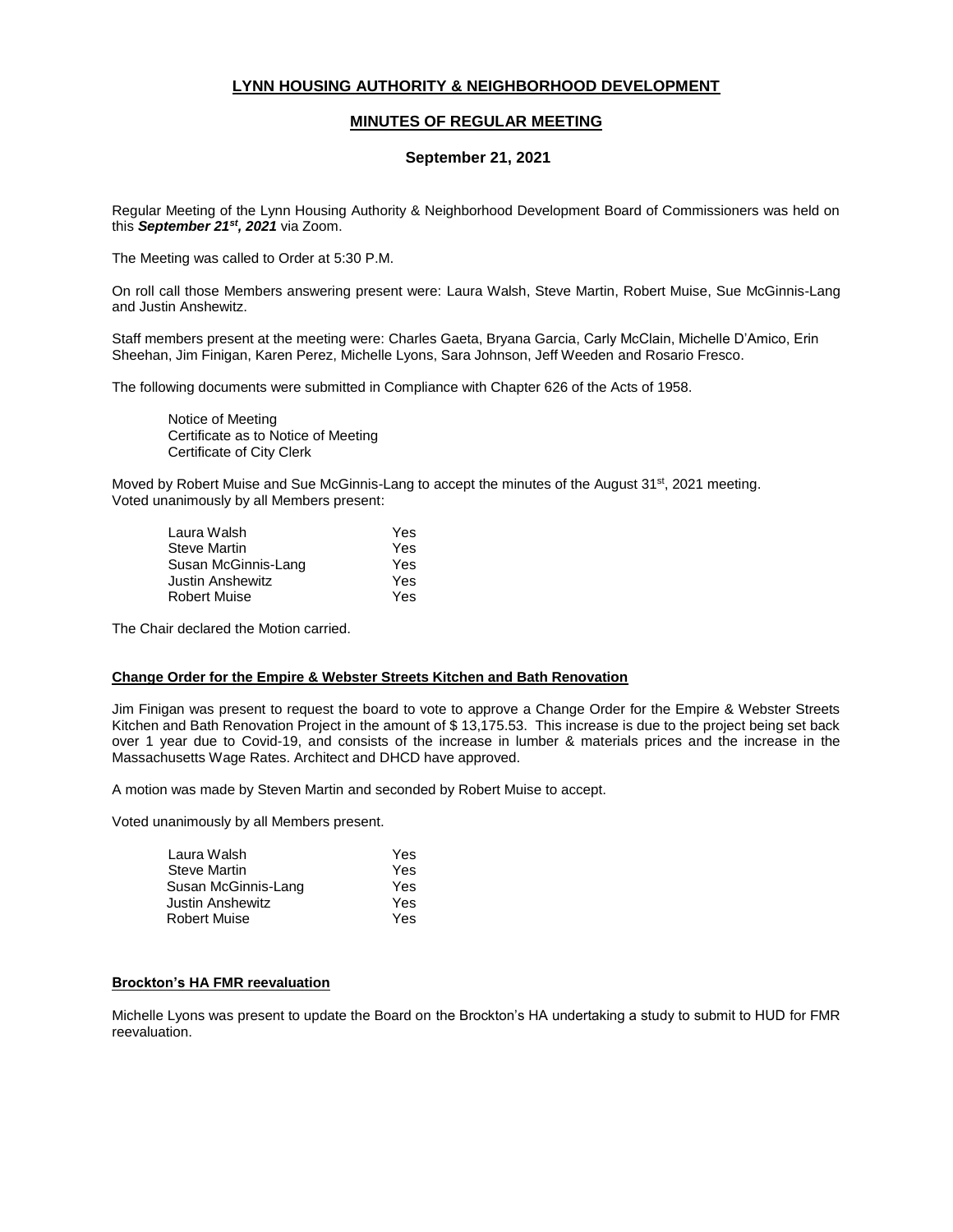## **Contracts for the NSHAG Program**

Michelle D'Amico was present to request the board to vote to approve the following contracts for the NSHAG Program which was restructured to establish 4 area case management centers ("hubs"). This allows the division of Essex County into 4 working areas to be overseen by the NSHAG coordinator Merlinda:

- Gloucester Younity drop in center, managed by JRI. Contracting for one Part Time Case Manager & Flex Funds.
- Lynn Haven Project. Contract for one Full Time Case Manager & Flex Funds.
- Salem North Shore CDC Contract for one Part Time Case Manager, no Flex Funds.
- Lawrence YouForward drop in center, managed by Vinfen Contract for one Full Time Case Manager & Flex Funds.

A motion was made by Robert Muise and seconded by Steven Martin to accept.

Voted unanimously by all Members present.

| Laura Walsh             | Yes |
|-------------------------|-----|
| Steve Martin            | Yes |
| Susan McGinnis-Lang     | Yes |
| <b>Justin Anshewitz</b> | Yes |
| <b>Robert Muise</b>     | Yes |
|                         |     |

### **Awarding of Pest Control Services to B&B Pest Control**

Jim Finigan was present to request the Board to vote to approve the awarding of the Pest Control Services contract to the B & B Pest Control in the amount of \$ 58,000 for Year 1 of the contract.

A motion was made by Sue McGinnis-Lang and seconded by Robert Muise to accept.

Voted unanimously by all Members present.

| Yes |
|-----|
| Yes |
| Yes |
| Yes |
| Yes |
|     |

The Chair declared the Motion carried.

### **Colonial Traveler Inn MOU**

Michelle D'Amico was present to request the board to vote to approve the Colonial Traveler Inn MOU- 150 nights of motel stay agreement for Emergency placements for Homeless Youth (Formerly known as Winter Response).

A motion was made by Justin Anshewitz and seconded by Robert Muise to accept.

Voted unanimously by all Members present.

| Laura Walsh             | Yes |
|-------------------------|-----|
| <b>Steve Martin</b>     | Yes |
| Susan McGinnis-Lang     | Yes |
| <b>Justin Anshewitz</b> | Yes |
| <b>Robert Muise</b>     | Yes |

The Chair declared the Motion carried.

### **MOU for the FSS Program at King's Lynne**

Michelle D'Amico was present to request the Board to vote to approve the MOU for the FSS Program at King's Lynne.

A motion was made by Steven Martin and seconded by Sue McGinnis-Lang to accept.